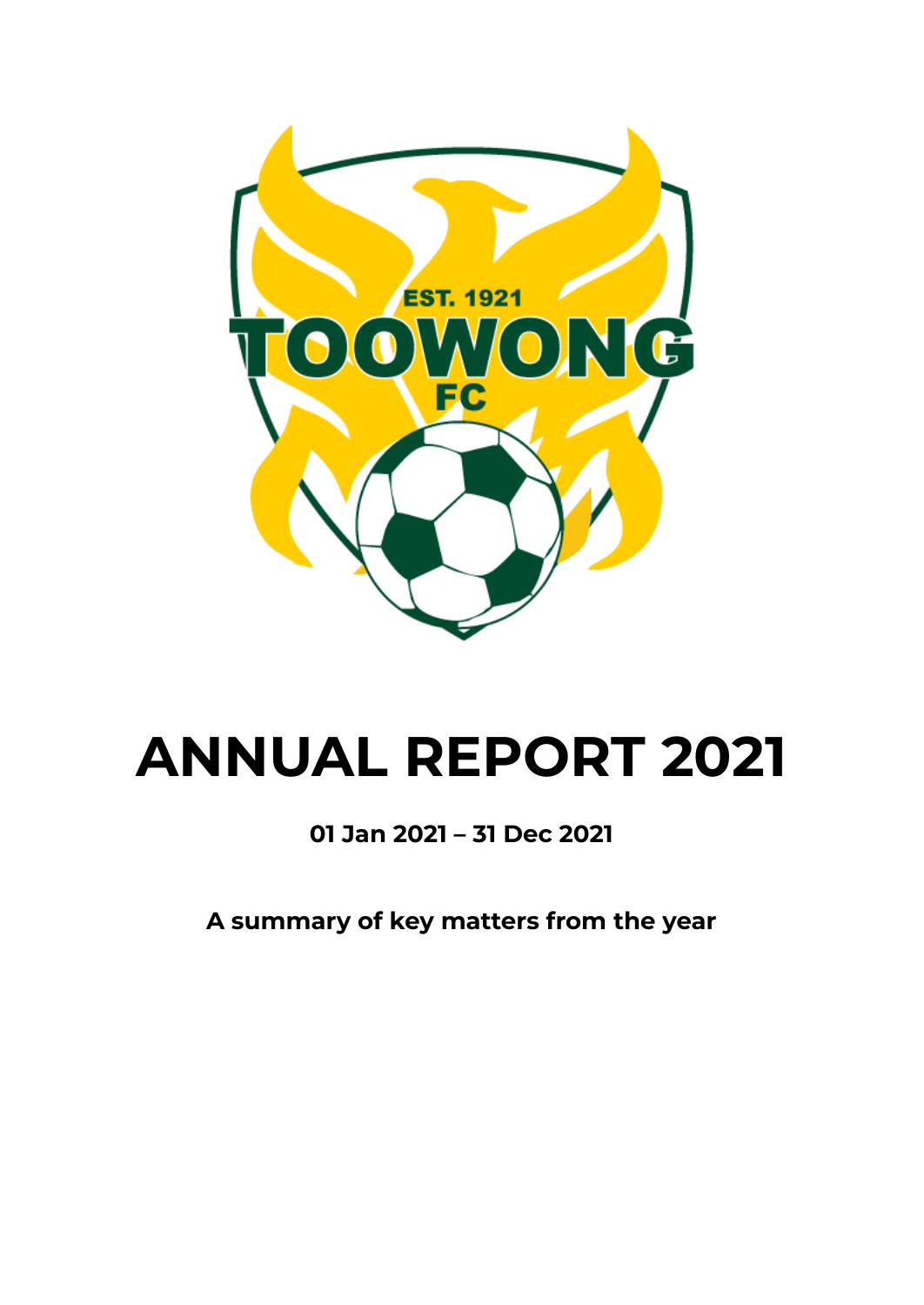## **Membership**

2021 was Toowong Football Club's Centenary Year. The Club celebrated by highlighting our members, past and present. The Club introduced Phoenix Honours, which is awarded to members once they have played (or coached) 100 games - 91 members were honoured in 2021. End of season events returned, and three new life members were proudly announced:

- Peter Muir,
- Brendon Boss, and
- Marcus Middendorp

The impact of the global COVID-19 pandemic, and the necessary public health response, continued to be felt through 2021. Despite this, our membership numbers rebounded following the challenges of 2020, with a massive 578 playing members (up from 524 the previous year). Our 2021 summer membership was the largest ever, with 549 playing members (up from 361 in 2020).

Across the entire playing season, this equates to 1024 unique members in 2021 (including volunteers and team officials), which is an outstanding achievement, and testament to the work done by our committee, team officials and governing body to deliver the season.

We continued moving towards our target of fielding girls teams from Under 8 through to Under 16, with nine teams from U8 to U15. Our female membership for the winter season was 209, 36% of the total (and even higher percentage for the Mini Roos and Juniors at 42%).

Financially the Club remains in a secure position and therefore able to consistently fund investment in the facilities and operation of the Club.

I wish to thank all players and supporters for their involvement with Toowong Football Club in 2021. I also wish to acknowledge the valuable contribution of all Club volunteers – coaches, managers, ground officials and of course the Club Committee – thank you to all of you.

Our Club Person of the Year for 2021 was Andrew Newman. Andrew has been an amazing contributor to the Club as a coach for a few years (taking the U10 White in 2021), and lent his time and energy to co-ordinating the miniroos girls this year. Andrew's enthusiasm, patience and dedication are admirable

The Club also introduced a new perpetual award for the Club Community Team of the Year (named the Muir Shield after life member Pete Muir) that celebrates a team's contribution to the Club in a volunteer capacity. Our Women's City 2 team were recognised for contributing around the Club with weekly tasks, and were instrumental with pre-season setup, Centenary celebrations, working bees & organising Summer 6s.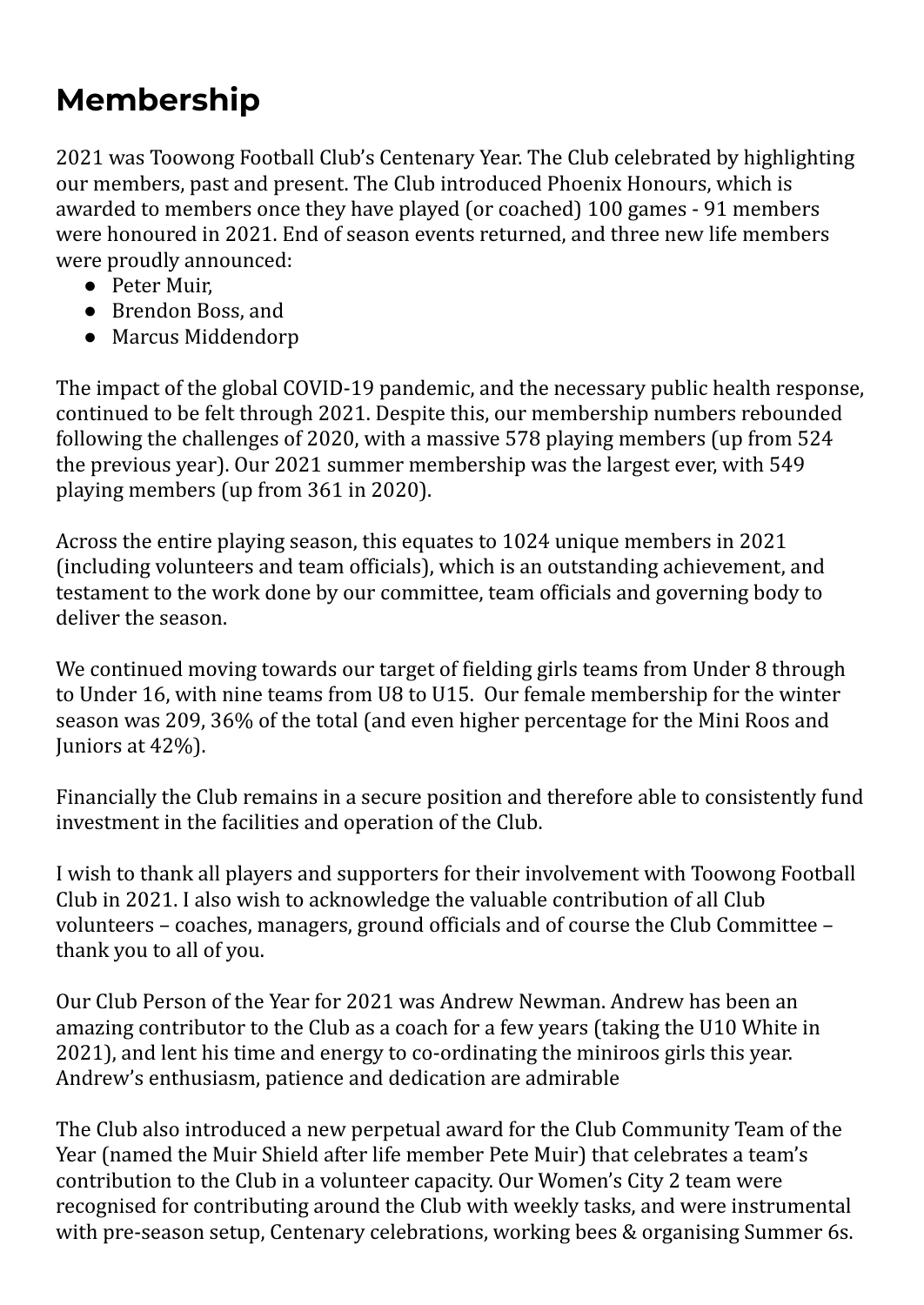# **Facilities**

In 2021 the Club completed and officially opened our multi-use changing facility at Dunmore Park. The project allowed the delivery of two new female-friendly and fully accessible changing facilities.

Minor projects were undertaken to replace our full-size goals and to improve and consolidate our storage facilities to ensure these vital pieces of equipment are well-maintained and protected from misuse.

## **Partnerships**

Our sponsors help us to provide a fantastic community space for locals to enjoy football, and the ability to support our teams and coaches in the way we believe is necessary. We ask that our members support them in turn.

Sponsors in 2021 included:

- Veto
- Priceline
- Ziggy Bale Realty
- My Finance Network
- Performance Physio
- General Painting & Decorating
- Place Paddington
- Arrivederci Pizzeria
- Stony Creek Campers
- Morgans

### **Team performance**

Season 2021 continued to present difficulties, with COVID-related delays due to March, June, July and August lockdowns, and a split with our governing bodies (Football Qld and Football Brisbane) affecting playing rounds. The season was extended several weeks, and competition administration was passed over to Football Qld mid-season.

Our Brisbane Premier League (BPL) Men's team faced a challenging season, with several top team players moving on in 2021, and a lot of our 2020 reserve team players stepping up. We finished in 7th place in a very competitive season, with our BPL Reserves team finishing second in their competition, and also placing as runners up in the grand final.